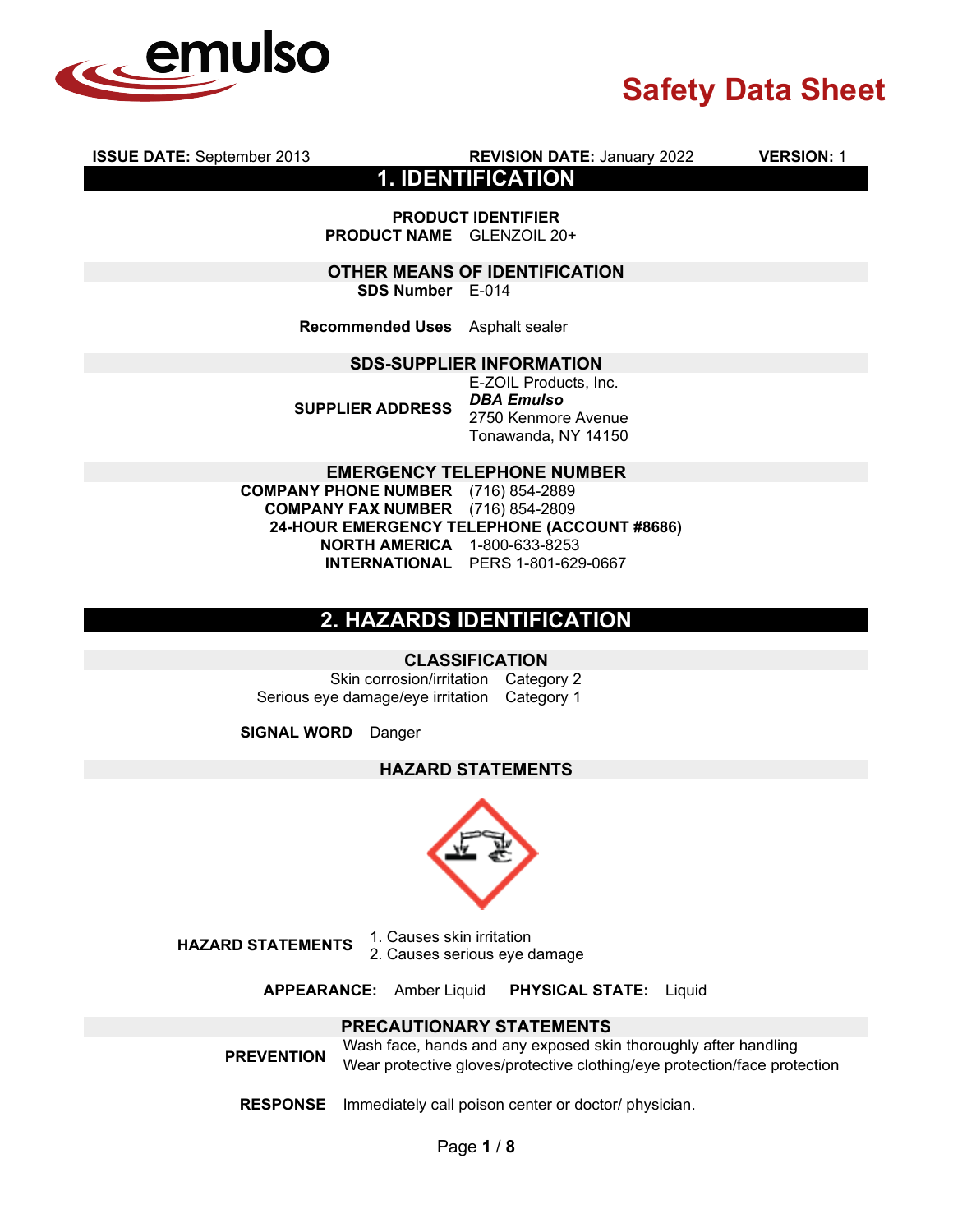

| <b>IF SWALLOWED</b>                                      | Call POISON CENTER or doctor/ physician if you feel unwell. Rinse<br>mouth. Do NOT induce vomiting.                                                                                 |
|----------------------------------------------------------|-------------------------------------------------------------------------------------------------------------------------------------------------------------------------------------|
| <b>IF IN EYES</b>                                        | Rinse cautiously with water for several minutes. Remove contact lenses, if<br>present and easy to do. Continue rinsing If eye irritation persists: Get<br>medical advice/attention. |
| <b>IF ON SKIN/HAIR</b>                                   | Wash with plenty of soap and water. If skin irritation occurs: Get medical<br>advice/attention Take off contaminated clothing and wash it before reuse.                             |
| <b>IF INHALED</b>                                        | Remove victim to fresh air and keep at rest in a position comfortable for<br>breathing Call a poison center or doctor/physician if you feel unwell.                                 |
| <b>IF EXPOSED/CONCERNED</b>                              | Get medical advice/ attention.                                                                                                                                                      |
| <b>STORAGE</b>                                           | Store locked-up. Keep away from children.                                                                                                                                           |
| <b>DISPOSAL</b>                                          | Dispose of contents/container to an approved waste disposal plant.                                                                                                                  |
| <b>HAZARDS NOT OTHERWISE</b><br><b>CLASSIFIED (HNOC)</b> | N/A                                                                                                                                                                                 |
| <b>OTHER INFORMATION</b>                                 | Harmful to aguatic life with long lasting effects.                                                                                                                                  |

# **3. COMPOSITION/INFORMATION ON INGREDIENTS**

**CHEMICAL NAME CAS NUMBER WEIGHT - %**

Tall oil 8002-26-4 10-15 Potassium hydroxide and the 1310-58-3 145

\*\*If Chemical Name/CAS No is "proprietary" and/or Weight-% is listed as a range, the specific chemical identity and/or percentage of composition has been withheld as a trade secret.\*\*

# **4. FIRST-AID MEASURES**

## **DESCRIPTION OF FIRST AID MEASURES**

- **GENERAL ADVICE** Provide this SDS to medical personnel for treatment.
	- **EYE CONTACT** IF IN EYES: Rinse cautiously with water for several minutes. Remove contact lenses, if present and easy to do. Continue rinsing. Immediately call a poison center or doctor/physician.
	- **SKIN CONTACT** IF ON SKIN: Wash with plenty of soap and water. If skin irritation occurs: Get medical advice/attention. Take off contaminated clothing and wash it before reuse.
		- **INHALATION** Remove person to fresh air and keep at rest in a position comfortable for breathing. Immediately call poison center or doctor/ physician.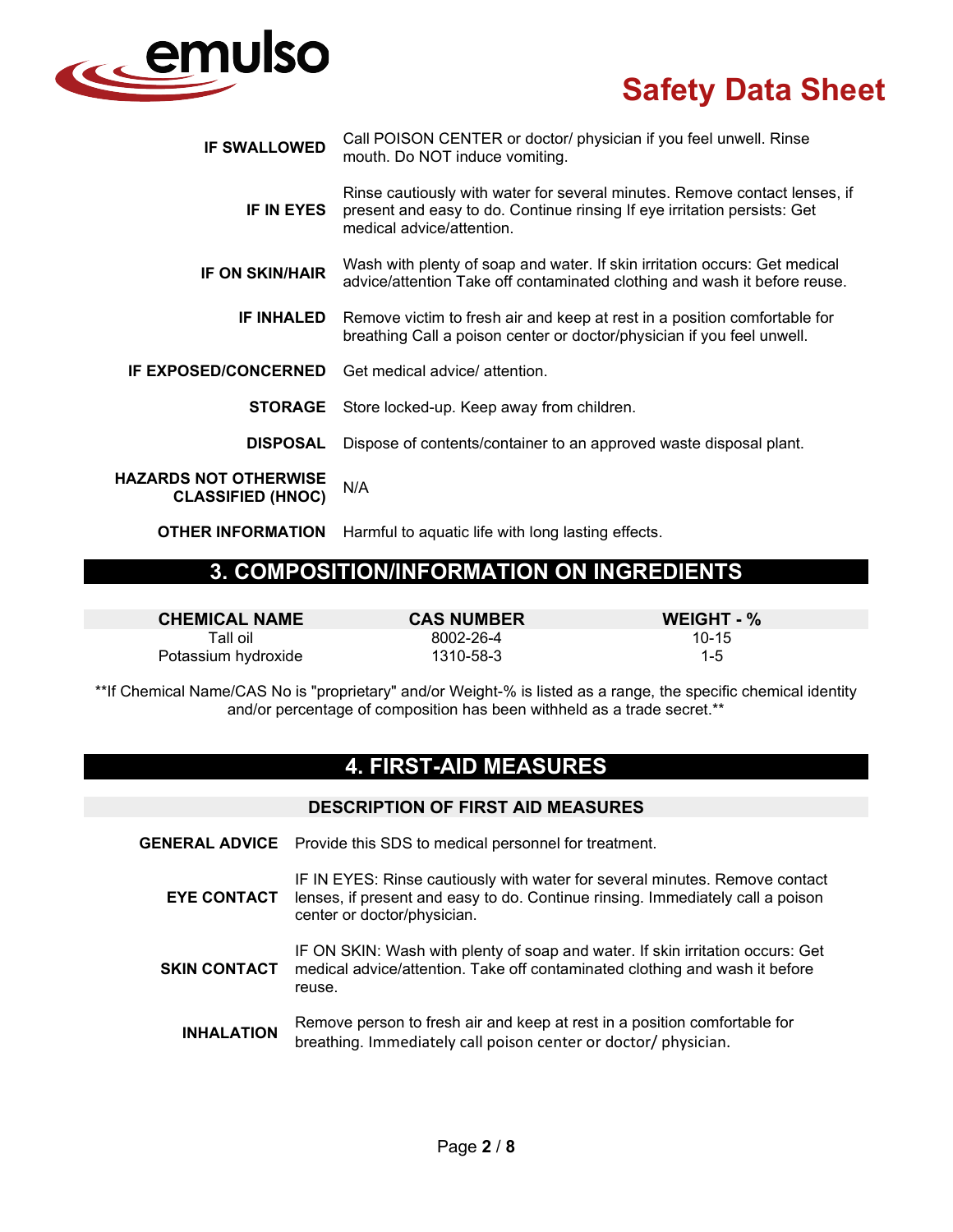

**INGESTION** Rinse mouth. Do NOT induce vomiting. Never give anything by mouth to an unconscious person. Drink 1-2 glasses of water. Immediate medical attention is required.

#### **POTENTIAL ACUTE HEALTH EFFECTS**

*Most important symptoms and effects, both acute and delayed*

**SYMPTOMS** Causes skin irritation. Causes serious eye damage.

**NOTES TO PHYSICIAN** Treat symptomatically

## **5. FIRE-FIGHTING MEASURES**

| <b>SUITABLE EXTINGUISHING MEDIA</b>              | Use extinguishing measures that are appropriate to local<br>circumstances and the surrounding environment. |
|--------------------------------------------------|------------------------------------------------------------------------------------------------------------|
| <b>UNSUITABLE EXTINGUISHING MEDIA</b> None known |                                                                                                            |

**SPECIFIC HAZARDS ARISING FROM CHEMICAL** Not determined

#### **PROTECTIVE EQUIPMENT AND PRECAUTIONS FOR FIRE-FIGHTERS**

As in any fire, wear self-contained breathing apparatus pressure-demand, MSHA/ NIOSH (approved and equivalent) and full protective gear.

## **6. ACCIDENTAL RELEASE MEASURES**

#### **PERSONAL PRECAUTIONS, PROTECTIVE EQUIPMENT AND EMERGENCY PROCEDURES**

**PERSONAL PRECAUTIONS** Use personal protective equipment as required. **ENVIRONMENTAL PRECAUTIONS** See Section 12 for additional Ecological Information.

### **METHODS AND MATERIALS FOR CONTAMINATION AND CLEAN-UP**

**CONTAMINATION** Prevent further leakage or spillage is safe to do so<br>**CLEAN-UP** Keep in suitable, closed containers for disposal. Keep in suitable, closed containers for disposal.

## **7. HANDLING AND STORAGE**

## **PRECAUTIONS FOR SAFE HANDLING**

**PROTECTIVE MEASURES** Handle in accordance with good industrial hygiene and safety practice. Wash thoroughly after handling. Do not breathe dust/fume/gas/mist/vapor/ spray. Do not eat, drink, or smoke when using this product. Use personal protection recommended in Section 8.

### **CONDITIONS FOR SAFE STORAGE (INCLUDING ANY INCOMPATIBILITIES)**

**STORAGE CONDITIONS** Keep containers tightly closed in a dry, cool and well-ventilated place.

**INCOMPATIBLE MATERIALS** None known based on information supplied.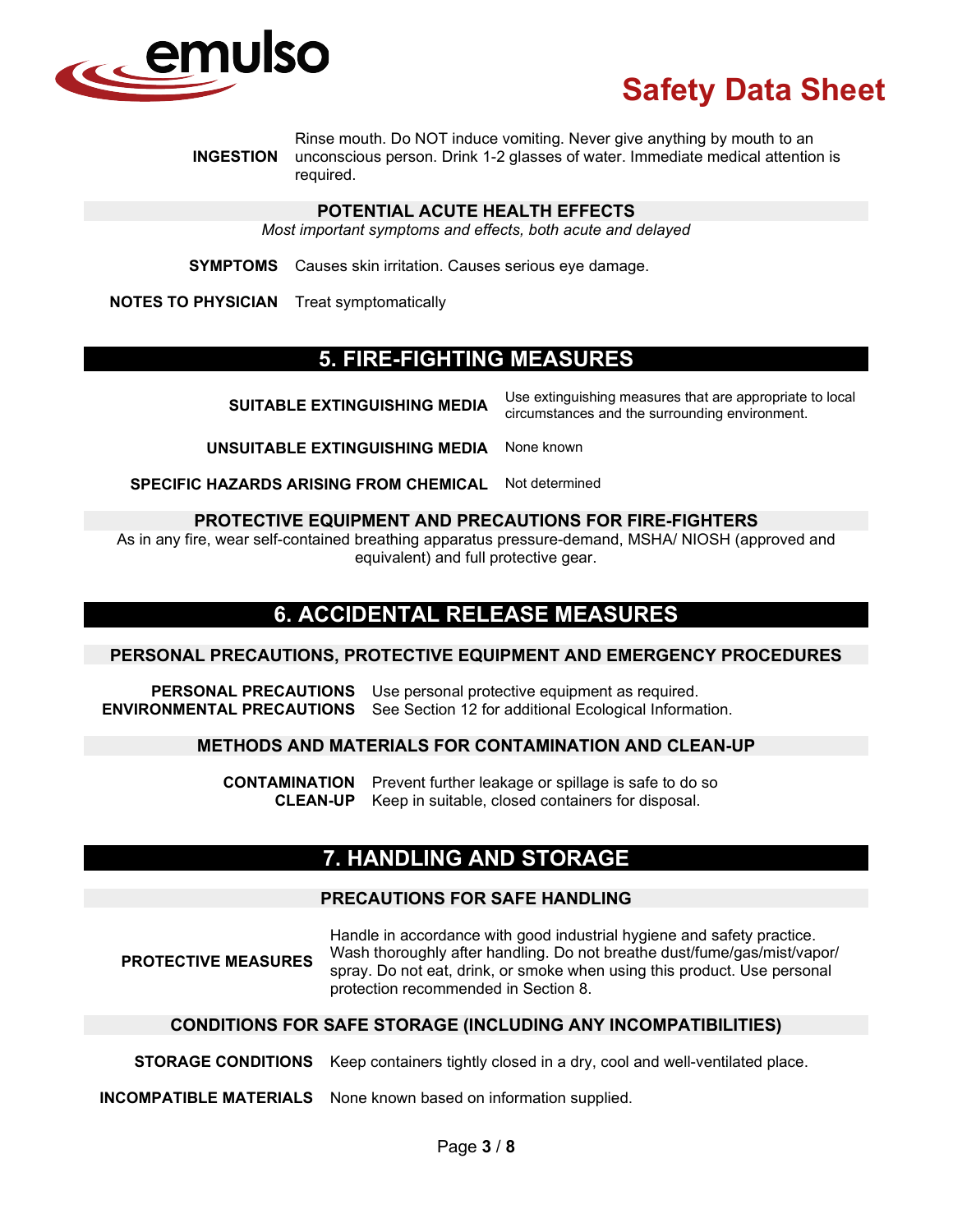

# **8. EXPOSURE CONTROLS/PERSONAL PROTECTION**

### **EXPOSURE GUIDELINES**

| <b>Chemical Name</b> | <b>ACGIH TLV</b> | <b>OSHA PEL</b>      | <b>NIOSH IDLH</b> |
|----------------------|------------------|----------------------|-------------------|
| Potassium hydroxide  | Ceiling: 2 mg/m3 | (vacated) Ceiling: 2 | Ceiling: 2 mg/m3  |
| 1310-58-3            |                  | mq/m3                |                   |

**ENGINEERING CONTROLS:** Apply technical measures to comply with the occupational exposure limits.

#### **INDIVIDUAL PROTECTION MEASURES**

**EYE/FACE PROTECTION** Refer to 29 CFR 1910.133 for eye and face protection regulations.<br>**SKIN/BODY PROTECTION** Refer to 29 CFR 1910.138 for appropriate skin and body protection Refer to 29 CFR 1910.138 for appropriate skin and body protection. **RESPIRATORY PROTECTION** Refer to 29 CFR 1910.134 for respiratory protection requirements. **GENERAL HYGIENE** Handle in accordance with good industrial hygiene and safety practice.

## **9. PHYSICAL AND CHEMICAL PROPERTIES**

| <b>PHYSICAL STATE</b>               | Liquid                 |
|-------------------------------------|------------------------|
| <b>APPERANCE</b>                    | Amber Liquid           |
| <b>COLOR</b>                        | Amber                  |
| <b>ODOR</b>                         | Characteristic         |
| <b>ODOR THRESHOLD</b>               | Not determined         |
| рH                                  | Not determined         |
| <b>MELTING POINT/FREEZING POINT</b> | Not determined         |
| <b>BOILING POINT/BOILING RANGE</b>  | Not determined         |
| <b>FLASH POINT</b>                  | Not determined         |
| <b>EVAPORATION RATE</b>             | Not determined         |
| <b>FLAMMABILITY (SOLID, GAS)</b>    | Liquid- Not Applicable |
| <b>UPPER FLAMMABILITY LIMITS</b>    | Not determined         |
| <b>LOWER FLAMMABILITY LIMITS</b>    | Not determined         |
| <b>VAPOR PRESSURE</b>               | Not determined         |
| <b>SPECIFIC GRAVITY</b>             | Not determined         |
| <b>RELATIVE DENSITY</b>             | Not determined         |
| <b>WATER SOLUBILITY</b>             | Not determined         |
| <b>PARTITION COEFFICIENT</b>        | Not determined         |
| <b>N-OCTANOL/ WATER</b>             | Not determined         |
| <b>AUTO-IGNITION TEMPERATURE</b>    | Not determined         |
| <b>DECOMPOSITION TEMPERATURE</b>    | Not determined         |
| <b>VISCOSITY</b>                    | Not determined         |
|                                     |                        |

## **10. STABILITY AND REACTIVITY**

**REACTIVITY** Not reactive under normal conditions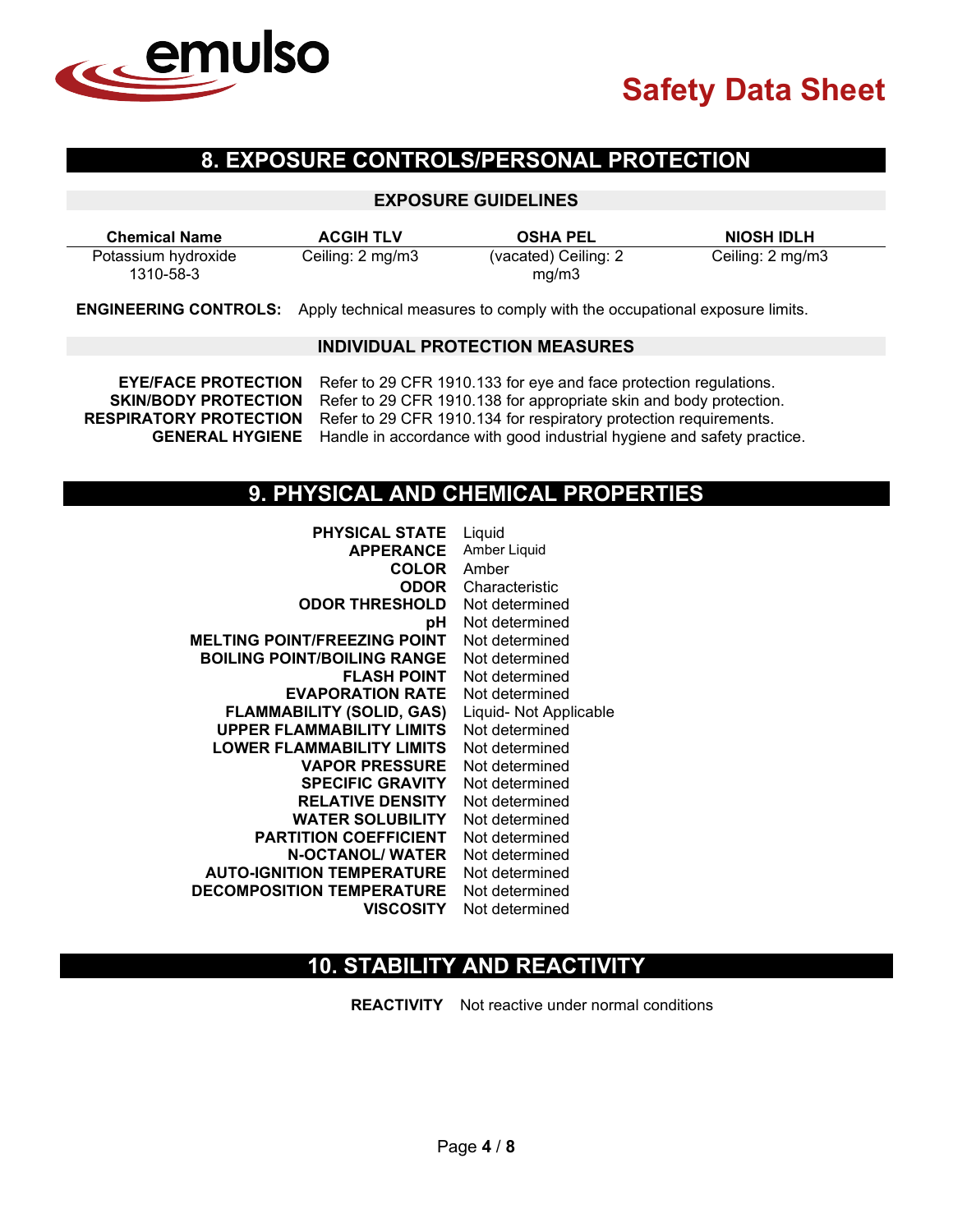

**POSSIBILITY OF HAZARDOUS REACTIONS**<br>CONDITIONS TO AVOID **INCOMPATIBLE MATERIALS** None known based on information supplied.<br>**INAZARDOUS DECOMPOSITION PRODUCTS** None known based on information supplied.

**CHEMICAL STABILITY** Stable under recommended storage conditions Keep out of reach of children None known based on information supplied.

# **11. TOXICOLOGICAL INFORMATION**

*Information on likely routes of exposure.* **EYE CONTACT** Causes severe eye damage. **SKIN CONTACT** Avoid contact with skin. **INHALATION** Avoid breathing vapors or mists. **INGESTION** May be harmful if swallowed.

## **COMPONENT INFORMATION**

| <b>CHEMICAL NAME</b>   | <b>ORAL LD50</b>                                               | <b>DERMAL LD50</b>                                                                  | <b>INHALATION LC50</b> |
|------------------------|----------------------------------------------------------------|-------------------------------------------------------------------------------------|------------------------|
| Tall oil               | $= 7600$ mg/kg (Rat)                                           |                                                                                     |                        |
| 8002-26-4              |                                                                |                                                                                     |                        |
| Potassium hydroxide    | $= 284 \text{ mg/kg}$ (Rat)                                    |                                                                                     | ۰                      |
| 1310-58-3              |                                                                |                                                                                     |                        |
|                        |                                                                |                                                                                     |                        |
|                        | <b>SYMPTOMS</b> Please see section 4 of this SDS for symptoms. |                                                                                     |                        |
| <b>CARCINOGENICITY</b> | potential carcinogens as listed by OSHA, IARC or NTP.          | Based on the information provided, this product does not contain any carcinogens or |                        |

**NUMERICAL MEASURES OF TOXICITY-PRODUCT** Not determined.

## **12. ECOLOGICAL INFORMATION**

**ECOTOXICITY** Toxic to aquatic life with long lasting effects.

| <b>CHEMICAL</b><br><b>NAME</b>      | <b>ALGAE/</b><br><b>AQUATIC</b><br><b>PLANTS</b>                         | <b>FISH</b>                                            | <b>TOXIC TO</b><br><b>MICROORGANISMS</b> | <b>CRUSTACEA</b>                      |
|-------------------------------------|--------------------------------------------------------------------------|--------------------------------------------------------|------------------------------------------|---------------------------------------|
| Tall oil<br>8002-26-4               | 0.87:72 h<br>Pseudokirchneriella<br>subcapitata mg/L<br>EC <sub>50</sub> | 5.0 - 10.0: 96 h Brachydanio<br>rerio mg/L LC50 static |                                          | 39.7: 48 h Daphnia<br>magna mg/L EC50 |
| Potassium<br>hydroxide<br>1310-58-3 | 1.01:72 h<br>Desmodesmus<br>subspicatus mg/L<br>EC50                     | 80: 96 h Gambusia affinis<br>mg/L LC50 static          |                                          |                                       |

**PERSISTENCE AND DEGRADABILITY** Not determined **BIOACCUMULATION** Not determined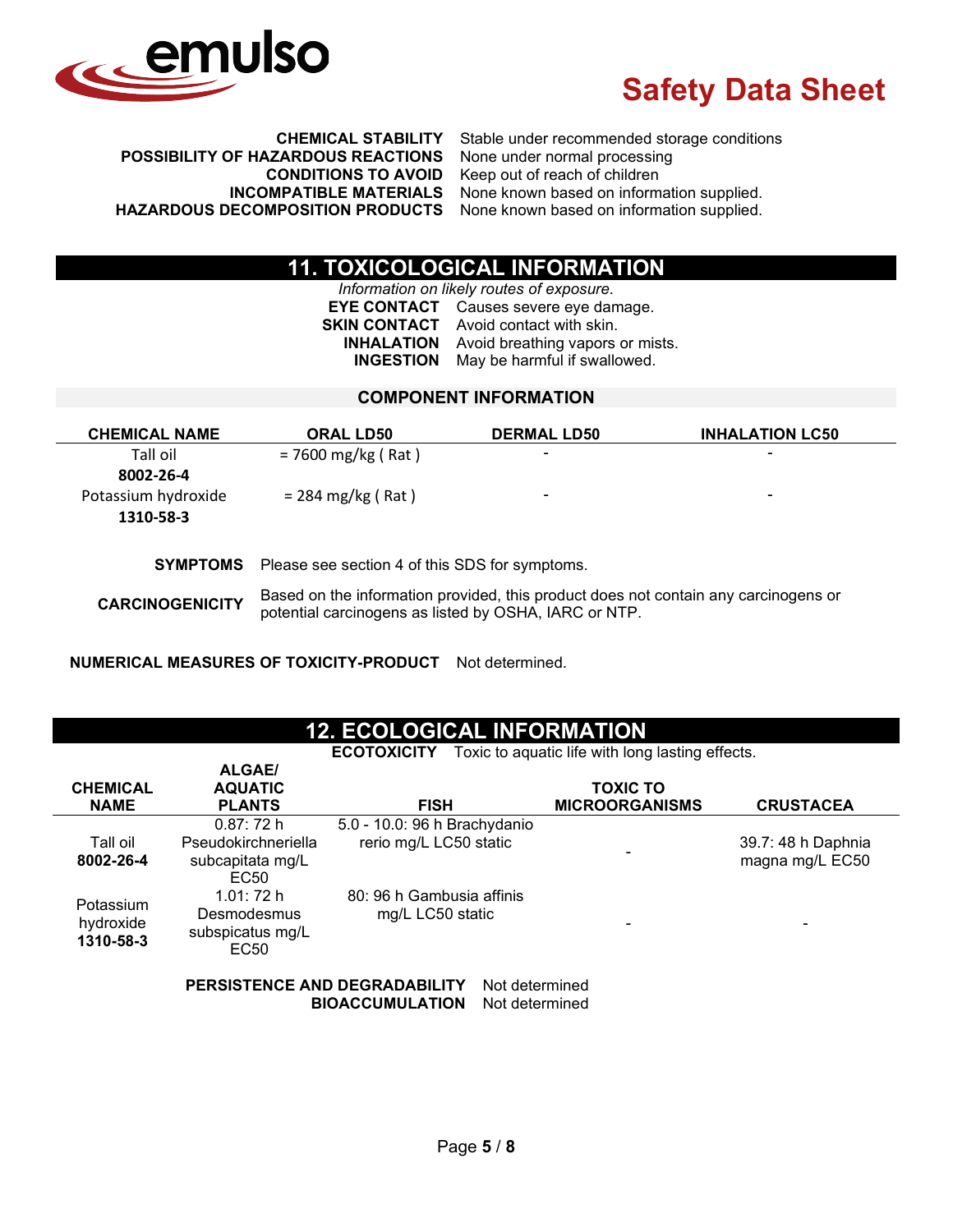

#### **MOBILITY**

**Chemical Name Partition Coefficient**

Tall oil 3.5 - 5.4

**8002-26-4** 6.1 - 8.2

Potassium hydroxide 0.65

**1310-58-3** 0.83

**OTHER ADVERSE EFFECTS** Not determined

## **13. DISPOSAL CONSIDERATIONS**

### **WASTE TREATMENT METHODS**

**WASTE DISPOSAL** Disposal should be in accordance with applicable regional, national and local laws and regulations. **CONTAMINATED PACKAGING** Disposal should be in accordance with applicable regional, national and local laws and regulations.

## **CHEMICAL NAME CALIFORNIA HAZARDOUS WASTE STATUS**

Potassium hydroxide **1310-58-3** Corrosive

Toxic

# **14. TRANSPORT INFORMATION**

**DOT**

Not regulated

**IATA**

**Not regulated**

**IMDG**

**Marine Pollutant** This material may meet the definition of a marine pollutant.

# **15. REGULATORY INFORMATION**

### **INTERNATIONAL INVENTORIES**

| <b>Chemical Name</b>                                                                                                                             | <b>TSCA</b>                                                                          | DSL | <b>NDSL</b> | <b>EINECS</b> | <b>ELINCS</b> | <b>ENCS</b> | <b>IECSC</b> | <b>KECL</b> | <b>PICCS</b> | <b>AICS</b> |
|--------------------------------------------------------------------------------------------------------------------------------------------------|--------------------------------------------------------------------------------------|-----|-------------|---------------|---------------|-------------|--------------|-------------|--------------|-------------|
| Tall oil                                                                                                                                         | Present                                                                              | х   |             | Present       |               | Present     | x            | Present     | Χ            | х           |
| Potassium hydroxide                                                                                                                              | Present                                                                              | χ   |             | Present       |               | Present     | x            | Present     | x            | х           |
|                                                                                                                                                  |                                                                                      |     |             | <b>LEGEND</b> |               |             |              |             |              |             |
| United States Toxic Substances Control Act Section 8(B)<br><b>TSCA</b><br>Inventory                                                              |                                                                                      |     |             |               |               |             |              |             |              |             |
|                                                                                                                                                  | Canadian Domestic Substances List/Non-Domestic<br><b>DSL/NDSL</b><br>Substances List |     |             |               |               |             |              |             |              |             |
| European Inventory of Existing/Notified Chemical Substances<br><b>EINECS/ELINCS</b><br>Japan Existing and New Chemical Substances<br><b>ENCS</b> |                                                                                      |     |             |               |               |             |              |             |              |             |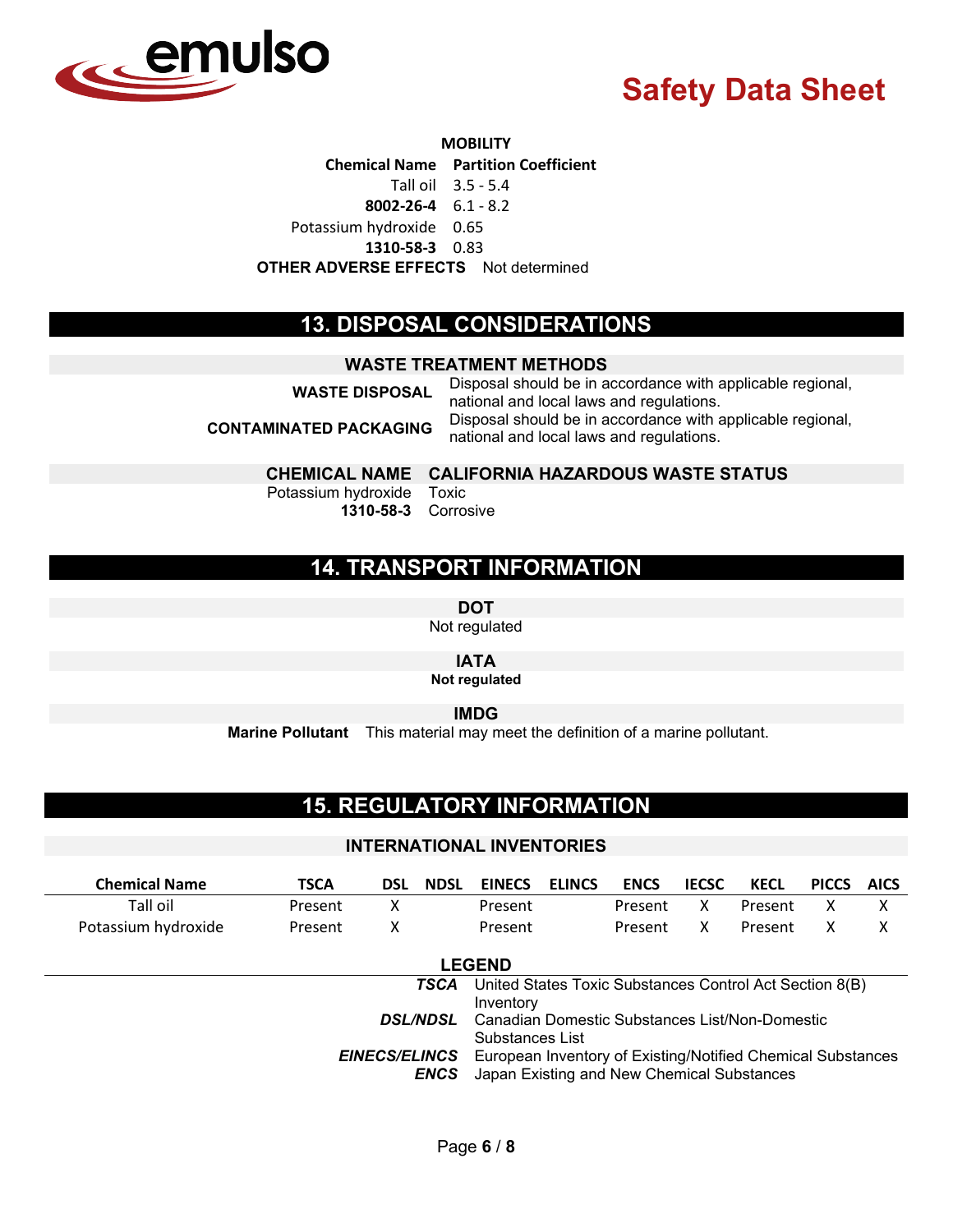

**IECSC** China Inventory of Existing Chemical Substances<br>**KECL** Korean Existing and Evaluated Chemical Substan

**KECL** Korean Existing and Evaluated Chemical Substances<br>**PICCS** Philippines Inventory of Chemicals and Chemical Sub-

**Philippines Inventory of Chemicals and Chemical Substances** 

## **U.S. FEDERAL REGULATIONS**

#### **CERCLA**

This material, as supplied, contains one or more substances regulated as a hazardous substance under the Comprehensive Environmental Response Compensation and Liability Act (CERCLA) (40 CFR 302).

| <b>Chemical Name</b>             | <b>Hazardous</b><br><b>Substances RQs</b> | <b>CERCLA/SARA RQ</b> | <b>Reportable Quantity</b><br>(RQ)        |
|----------------------------------|-------------------------------------------|-----------------------|-------------------------------------------|
| Potassium hydroxide<br>1310-58-3 | 1000 lb                                   |                       | RQ 1000 lb final RQ<br>RQ 454 kg final RQ |

### **SARA 313/312 HAZARD CATEGORIES**

Section 313 of Title III of the Superfund Amendments and Reauthorization Act of 1986 (SARA). This product contains a chemical or chemicals which are subject to the reporting requirements of the Act and Title 40 of the Code of Federal Regulations, Part 372.

## **CLEAN WATER ACT (CWA)**

This product contains the following substances which are regulated pollutants pursuant to the Clean Water Act (40 CFR 122.21 and 40 CFR 122.42)

| <b>Chemical Name</b> | <b>CWA - Reportable</b> | <b>CWA - Toxic</b> | <b>CWA - Priority</b> | <b>CWA - Hazardous</b> |
|----------------------|-------------------------|--------------------|-----------------------|------------------------|
|                      | Quantities              | <b>Pollutants</b>  | <b>Pollutants</b>     | <b>Substances</b>      |
| Potassium hydroxide  | 1000 lb                 |                    |                       |                        |

## **U.S. STATE REGULATIONS**

**CALIFORNIA PROPOSITION 65** This product does not contain any Proposition 65 chemicals.

## **U.S. STATE RIGHT-TO-KNOW REGULATIONS**

| <b>CHEMICAL NAME</b>             | <b>NEW JERSEY</b> | <b>MASSACHUSETTS</b> | <b>PENNSYLVANIA</b> |
|----------------------------------|-------------------|----------------------|---------------------|
| Potassium hydroxide<br>1310-58-3 |                   |                      |                     |

# **16. OTHER INFORMATION**

| <b>NFPA</b> | <b>HEALTH HAZARDS</b> | FLAMMABILITY        | <b>INSTABILITY</b>      | <b>SPECIAL HAZARDS</b>     |
|-------------|-----------------------|---------------------|-------------------------|----------------------------|
|             | Not determined        | Not determined      | Not determined          | Not determined             |
|             |                       |                     |                         |                            |
| <b>HMIS</b> | <b>HEALTH HAZARDS</b> | <b>FLAMMABILITY</b> | <b>PHYSICAL HAZARDS</b> | <b>PERSONAL PROTECTION</b> |
|             | Not determined        | Not determined      | Not determined          | Not determined             |